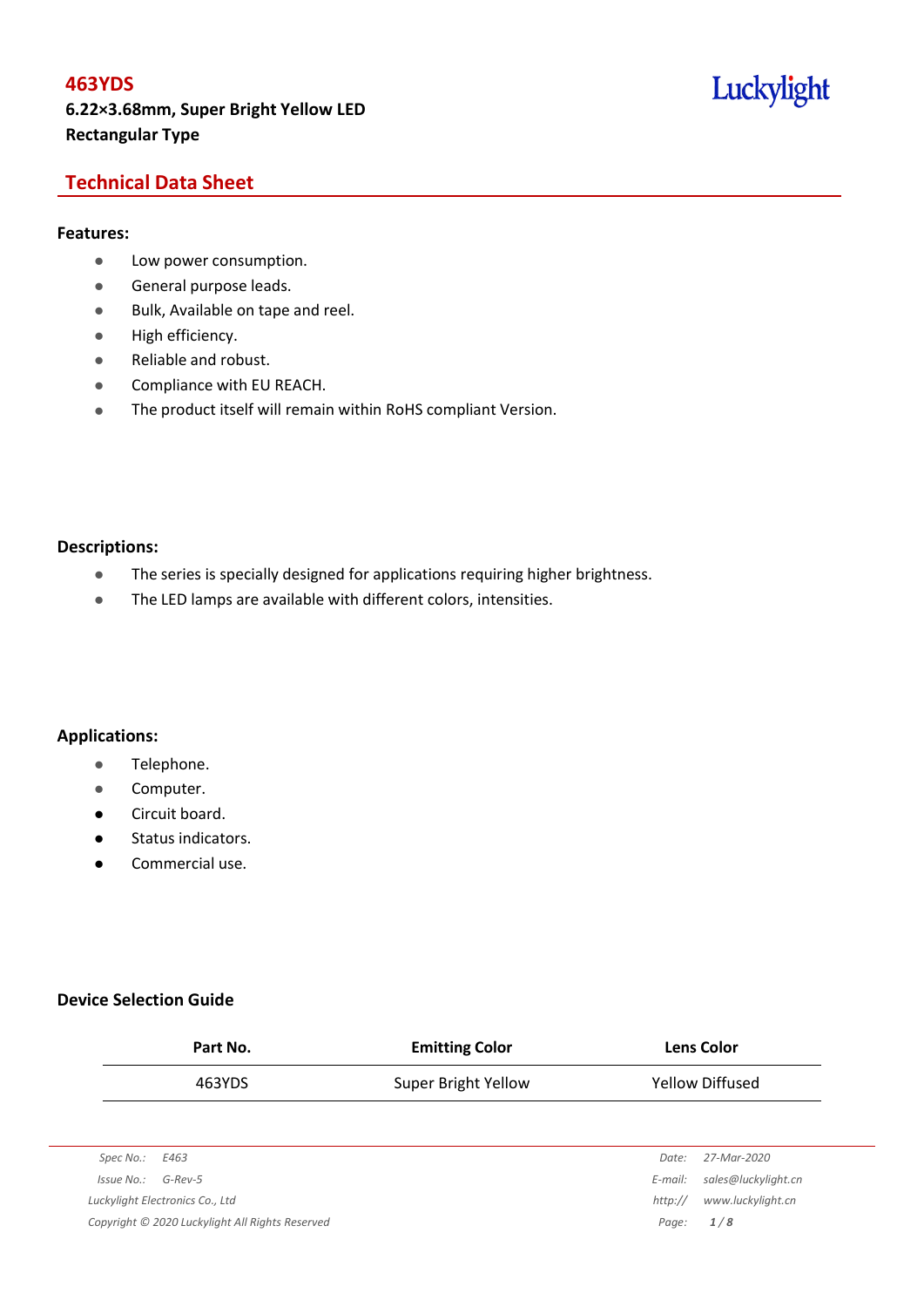## **463YDS**

**6.22×3.68mm, Super Bright Yellow LED Rectangular Type**

## **Technical Data Sheet**

## **Package Dimension:**





**Polarity**



#### *Notes:*

*1. All dimensions are in millimeters (inches).*

*2. Tolerance is ± 0.25 mm (.010″) unless otherwise noted.*

*3. Protruded resin under flange is 1.00mm (.039″) max.*

| Spec No.: E463                                  | Date:       | 27-Mar-2020                 |
|-------------------------------------------------|-------------|-----------------------------|
| $Issue No.: G-Rev-5$                            |             | E-mail: sales@luckylight.cn |
| Luckylight Electronics Co., Ltd                 | http://     | www.luckylight.cn           |
| Copyright © 2020 Luckylight All Rights Reserved | Page: $2/8$ |                             |
|                                                 |             |                             |

## Luckylight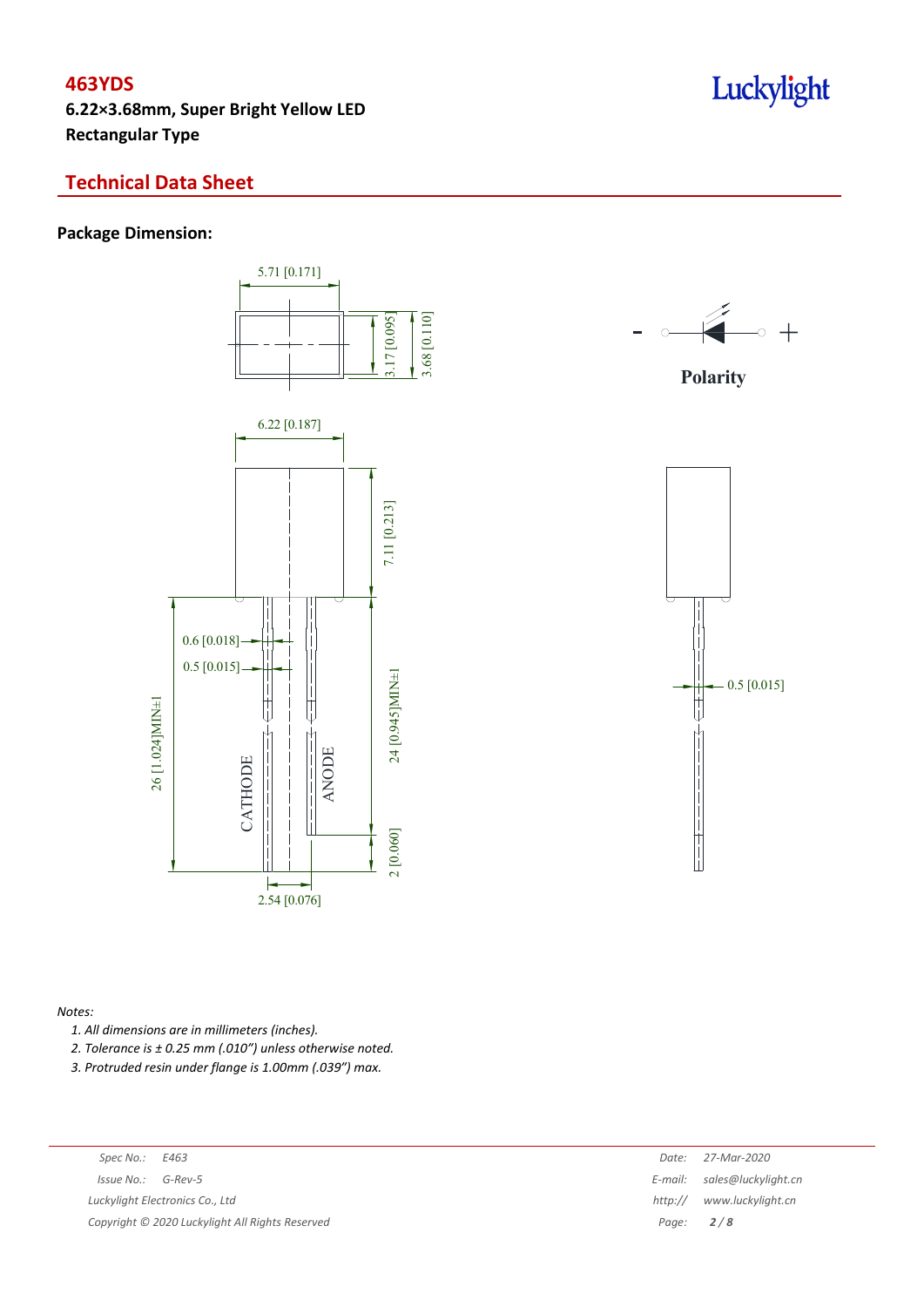## **Technical Data Sheet**

#### **Absolute Maximum Ratings at Ta=25**℃

| <b>Parameters</b>                  | Symbol                       | Max.                                 | Unit |
|------------------------------------|------------------------------|--------------------------------------|------|
| <b>Power Dissipation</b>           | $P_d$                        | 60                                   | mW   |
| Peak Forward Current (a)           | <b>IFP</b>                   | 100                                  | mA   |
| DC Forward Current (b)             | ΙF                           | 25                                   | mA   |
| <b>Reverse Voltage</b>             | $V_{R}$                      | 5                                    | v    |
| <b>Operating Temperature Range</b> | $\mathsf{T}_{\mathsf{opr}}$  | -40 $\degree$ C to +80 $\degree$ C   |      |
| Storage Temperature Range          | ${\mathsf T}_{\textsf{stg}}$ | -40 $^{\circ}$ C to +85 $^{\circ}$ C |      |
| <b>Soldering Temperature</b>       | $T_{\sf sld}$                | 260℃ for 5 Seconds                   |      |

Notes:

a. Derate linearly as shown in derating curve.

b. Duty Factor = 10%, Frequency = 1 kHz.

## **Electrical Optical Characteristics at Ta=25**℃

| <b>Parameters</b>                  | Symbol          | Min. | Typ. | Max.  | Unit | <b>Test Condition</b> |
|------------------------------------|-----------------|------|------|-------|------|-----------------------|
| Luminous Intensity <sup>(a)</sup>  | l٧              | 20   | 45   |       | mcd  | $IF=20mA$             |
| Viewing Angle (b)                  | $2\theta_{1/2}$ | ---  | 110  |       | deg. | $IF = 20mA$           |
| Peak Emission Wavelength           | λp              | ---  | 592  | $---$ | nm   | $IF=20mA$             |
| Dominant Wavelength <sup>(c)</sup> | λd              | ---  | 590  | $---$ | nm   | $IF=20mA$             |
| Spectral Line Half-Width           | Δλ              | ---  | 20   |       | nm   | $IF = 20mA$           |
| Forward Voltage                    | VF              | 1.6  | 2.0  | 2.4   | v    | $IF=20mA$             |
| <b>Reverse Current</b>             | IR              |      |      | 10    | μA   | $VR=5V$               |

*Notes:*

a. Luminous intensity is measured with a light sensor and filter combination that approximates the CIE eye-response curve.

*b. 2θ1/2 is the o-axis angle where the luminous intensity is 1⁄2 the peak intensity.*

c. The dominant wavelength ( $\lambda$ d) is derived from the CIE chromaticity diagram and represents the single wavelength which defines the color *of the device.*

*Luckylight Electronics Co., Ltd http:// www.luckylight.cn Copyright © 2020 Luckylight All Rights Reserved Page: 3 / 8*

*Spec No.: E463 Date: 27-Mar-2020 Issue No.: G-Rev-5 E-mail: sales@luckylight.cn*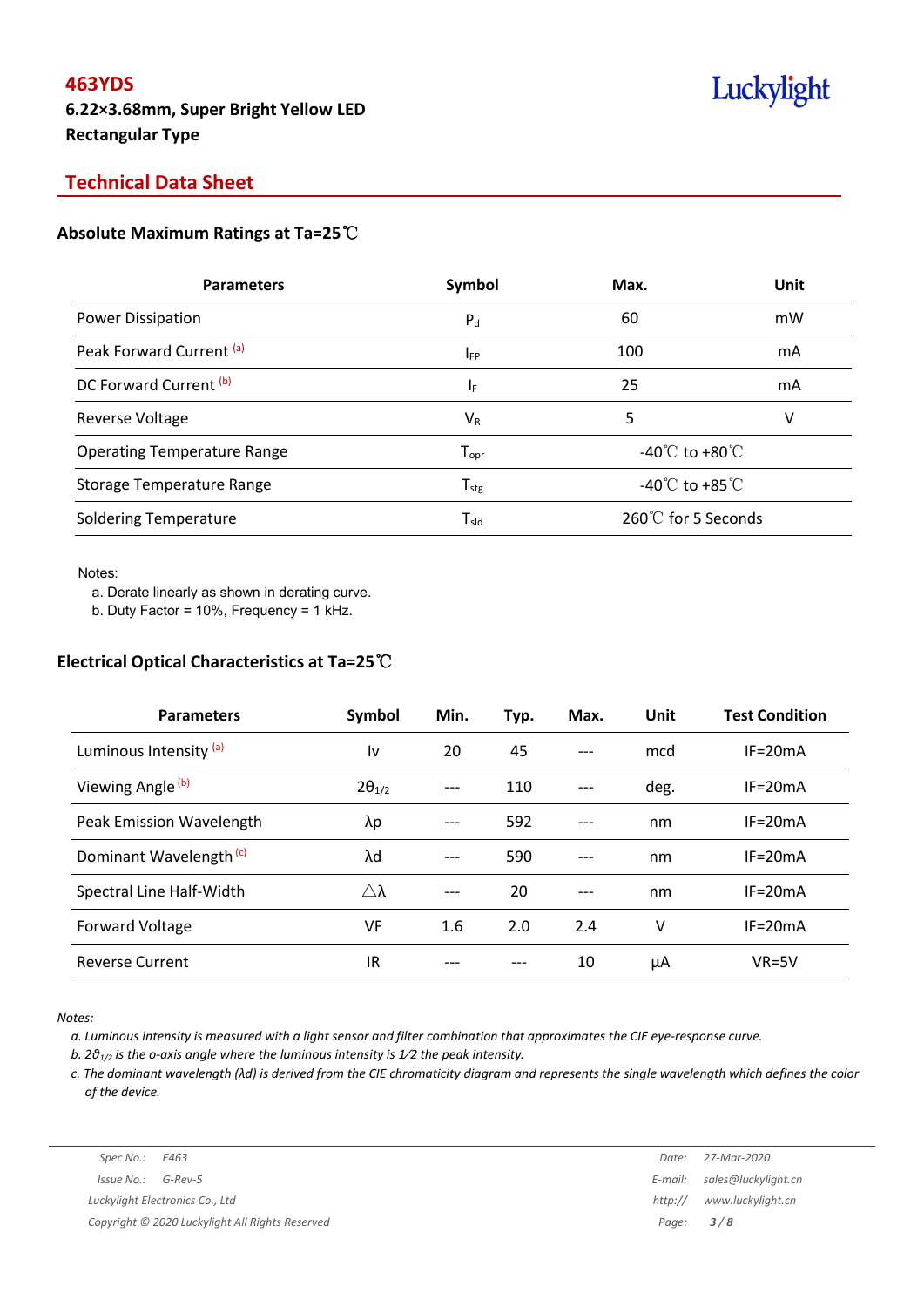## **463YDS**

**6.22×3.68mm, Super Bright Yellow LED Rectangular Type**

# Luckylight

## **Technical Data Sheet**

## **Typical Electrical / Optical Characteristics Curves (25**℃ **Ambient Temperature Unless Otherwise Noted)**









*Spec No.: E463 Date: 27-Mar-2020*

*Issue No.: G-Rev-5 E-mail: sales@luckylight.cn Luckylight Electronics Co., Ltd http:// www.luckylight.cn*

*Copyright © 2020 Luckylight All Rights Reserved Page: 4 / 8*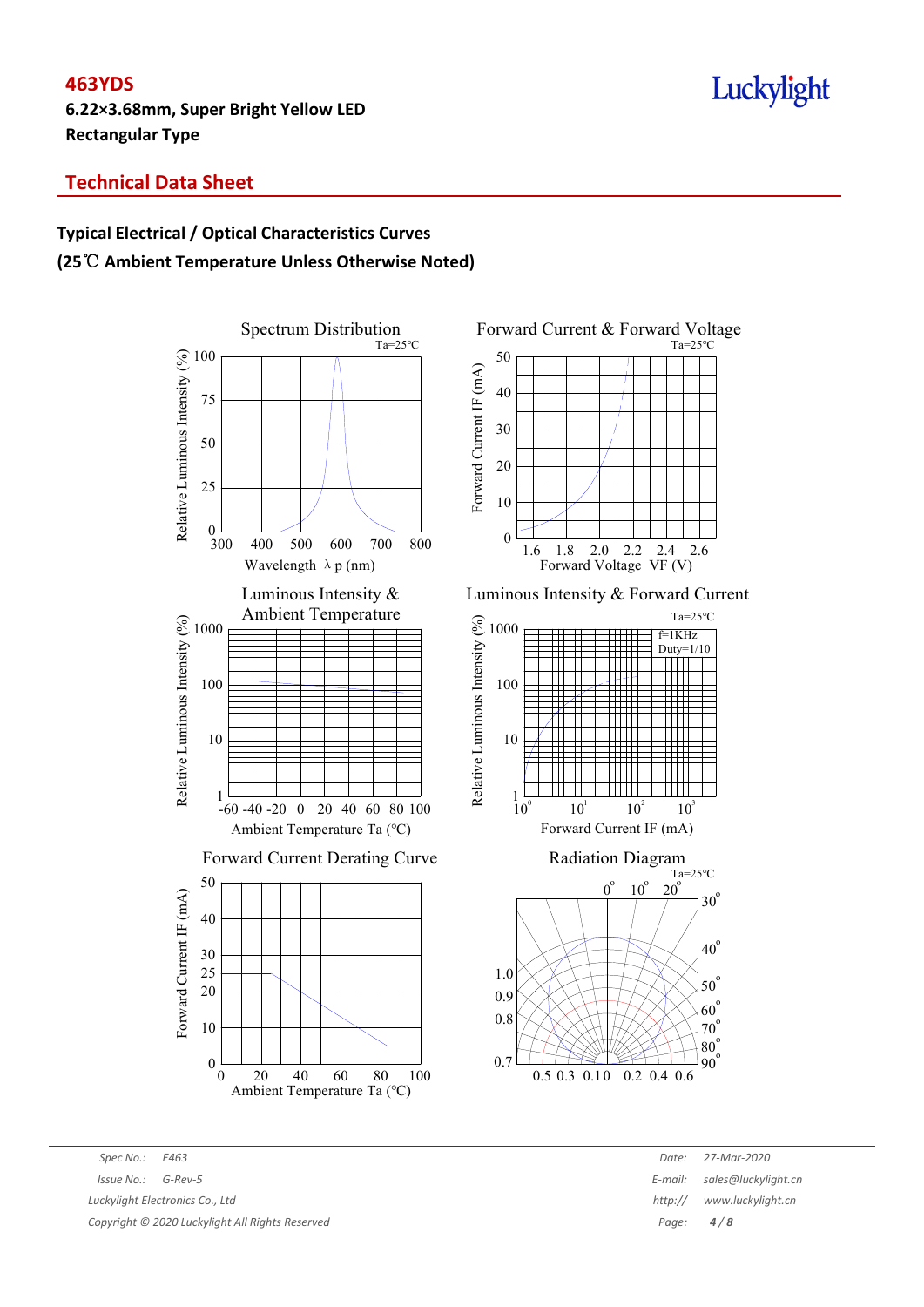# Luckylight

## **Technical Data Sheet**

## **Packing & Label Specifications:**



Packing Quantity:

- a. 500 PCS/bag.
- b. 10000 PCS/Inner Box.
- c. 6 Inner Boxes/Outside Box.

| Spec No.: $E463$                                | Date:       | 27-Mar-2020                 |
|-------------------------------------------------|-------------|-----------------------------|
| Issue No.: G-Rev-5                              |             | E-mail: sales@luckylight.cn |
| Luckylight Electronics Co., Ltd                 | http://     | www.luckylight.cn           |
| Copyright © 2020 Luckylight All Rights Reserved | Page: $5/8$ |                             |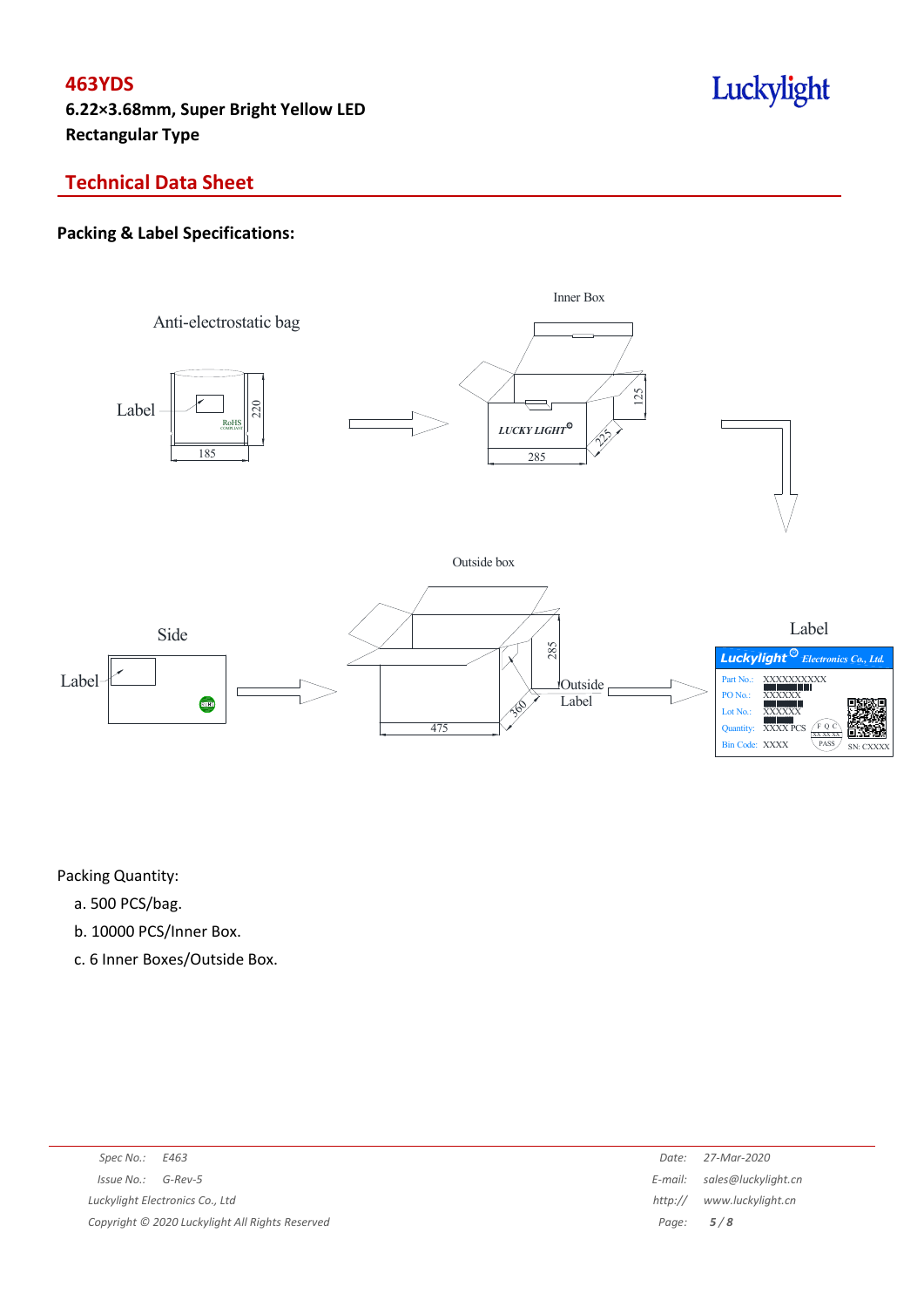# Luckylight

## **Technical Data Sheet**

### **CAUTIONS**

#### 1. **Over-current-proof**

Customer must apply resistors for protection, otherwise slight voltage shift will cause big current change (Burn out will happen).

#### 2. **Storage**

- 2.1 The LEDs should be stored at 30°C or less and 70%RH or less after being shipped from Luckylight and the storage life limits are 3 months. If the LEDs are stored for 3 months or more, they can be stored for a year in a sealed container with a nitrogen atmosphere and moisture absorbent material.
- 2.2 Please avoid rapid transitions in ambient temperature, especially, in high humidity environments where condensation can occur.

#### 3. **Cleaning**

Use alcohol-based cleaning solvents such as isopropyl alcohol to clean the LEDs if necessary.

### 4. **Lead Forming & Assembly**

During lead forming, the leads should be bent at a point at least 1.6mm from the base of LED lens. Do not use the base of the lead frame as a fulcrum during forming. Lead forming must be done before soldering, at normal temperature. During assembly on PCB, use minimum clinch force possible to avoid excessive mechanical stress.

#### 5. **Soldering**

When soldering, for Lamp without stopper type and must be leave a minimum of 3mm clearance from the base of the lens to the soldering point. Do not apply any external stress to the lead frame during soldering while the LED is at high temperature.

#### Recommended soldering conditions:

| <b>Soldering Iron</b> |                          | <b>Wave Soldering</b>         |                                      |  |
|-----------------------|--------------------------|-------------------------------|--------------------------------------|--|
| Temperature           | 300℃ Max.<br>3 sec. Max. | Pre-heat<br>Pre-heat Time     | $100^{\circ}$ C Max.<br>60 sec. Max. |  |
| Soldering Time        | (one time only)          | Solder Wave<br>Soldering Time | $260^{\circ}$ C Max.<br>5 sec. Max.  |  |

*Note:*

a. Excessive soldering temperature and / or time might result in deformation of the LED lens or catastrophic failure of the LED.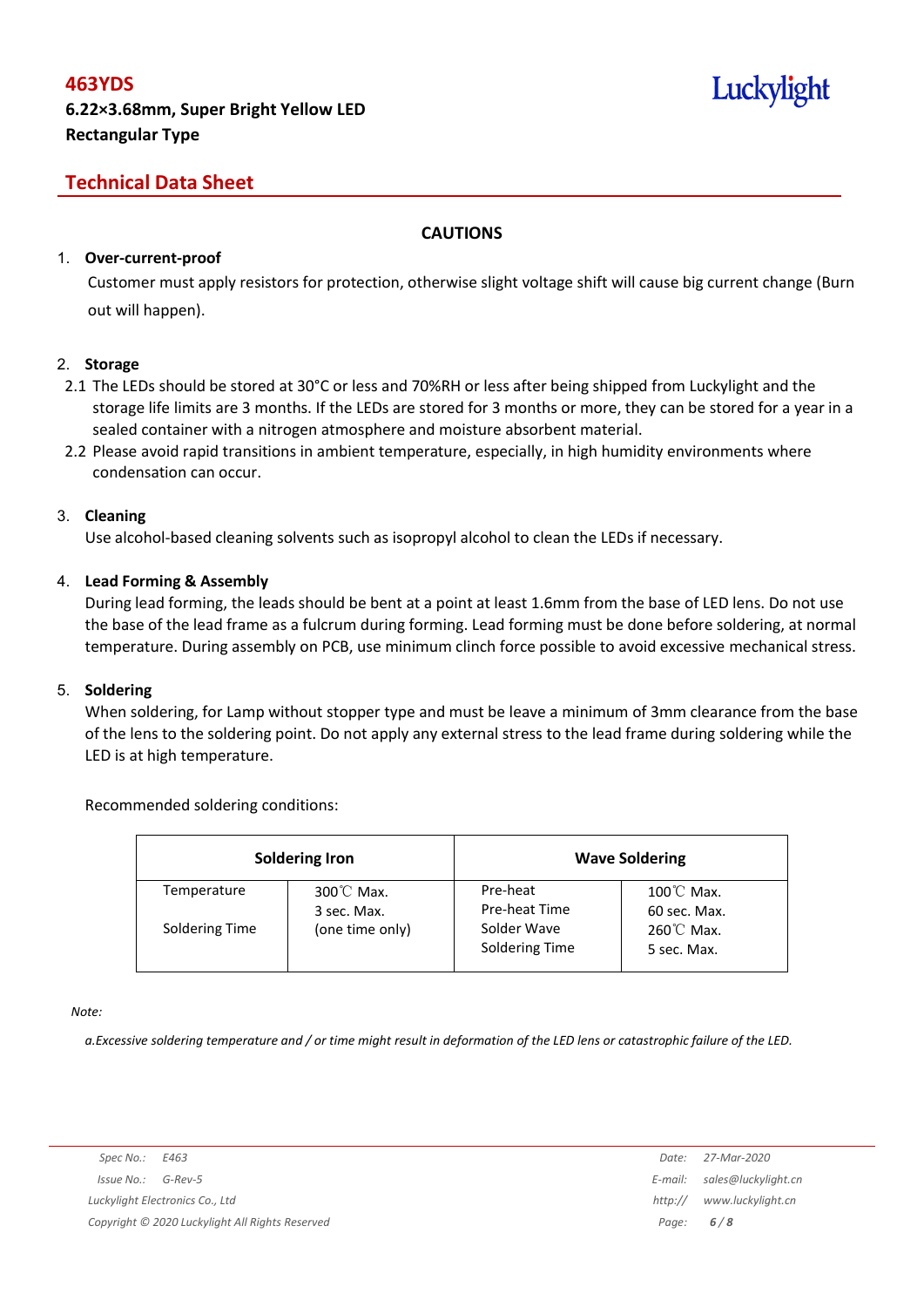## Luckylight

### **Technical Data Sheet**

#### Recommended Wave Soldering Profiles



*Notes:*

a. Recommend pre-heat temperature of 105° C or less (as measured with a thermocouple attached to the LED pins) prior to immersion in the *solder wave with a maximum solder bath temperature of 260° C.*

*b.Peak wave soldering temperature between 245° C ~ 255°C for 3 sec (5 sec max).*

*c.Do not apply stress to the epoxy resin while the temperature is above 85°C.*

*d.Fixtures should not incur stress on the component when mounting and during soldering process.*

*e.SAC 305 solder alloy is recommended.*

*f.No more than one wave soldering pass.*

#### 6. **Drive Method**

An LED is a current-operated device. In order to ensure intensity uniformity on multiple LEDs connected in parallel in an application, it is recommended that a current limiting resistor be incorporated in the drive circuit, in series with each LED as shown in Circuit A below.

**Circuit model A** 

**Circuit model B** 





(A) Recommended circuit

(B) The brightness of each LED might appear different due to the differences in the I-V characteristics of those LEDs.

| Spec No.:<br>E463                               | Date:            | 27-Mar-2020                 |
|-------------------------------------------------|------------------|-----------------------------|
| Issue No.:<br>G-Rev-5                           |                  | E-mail: sales@luckylight.cn |
| Luckylight Electronics Co., Ltd                 | http://          | www.luckylight.cn           |
| Copyright © 2020 Luckylight All Rights Reserved | Page: <b>7/8</b> |                             |